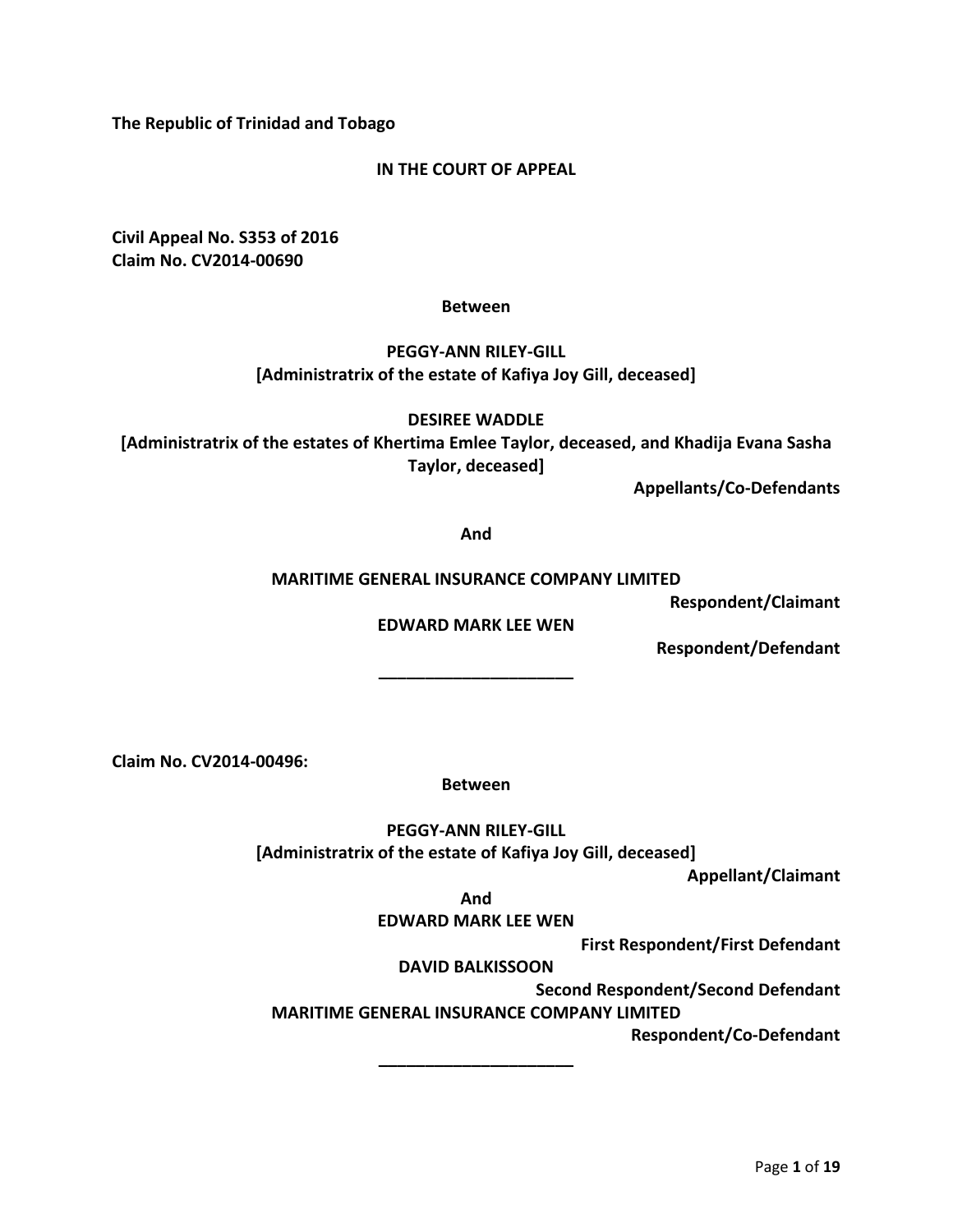**Claim No. CV2014-00497**

#### **Between**

## **DESIREE WADDLE**

**[Administratrix of the estates of Khertima Emlee Taylor, deceased, and Khadija Evana Sasha Taylor, deceased]**

**Claimant/Respondent**

**And**

### **EDWARD MARK LEE WEN**

**First Defendant/Respondent**

### **DAVID BALKISSOON**

**Second Defendant/Respondent**

# **MARITIME GENERAL INSURANCE COMPANY LIMITED Co-Defendant/Applicant**

**PANEL:** 

**N. BEREAUX J.A. C. PEMBERTON J.A. M. HOLDIP J.A.** 

**Date of delivery: December 17, 2021**

**APPEARANCES:** 

**Mr. R. Persad and Mr. R. Paul instructed by Mr. J. Mohammed attorneys-at-law for the applicant**

**Mr. C. Persadsingh instructed by Mr. V. Bridgemohan attorneys-at-law for the respondents**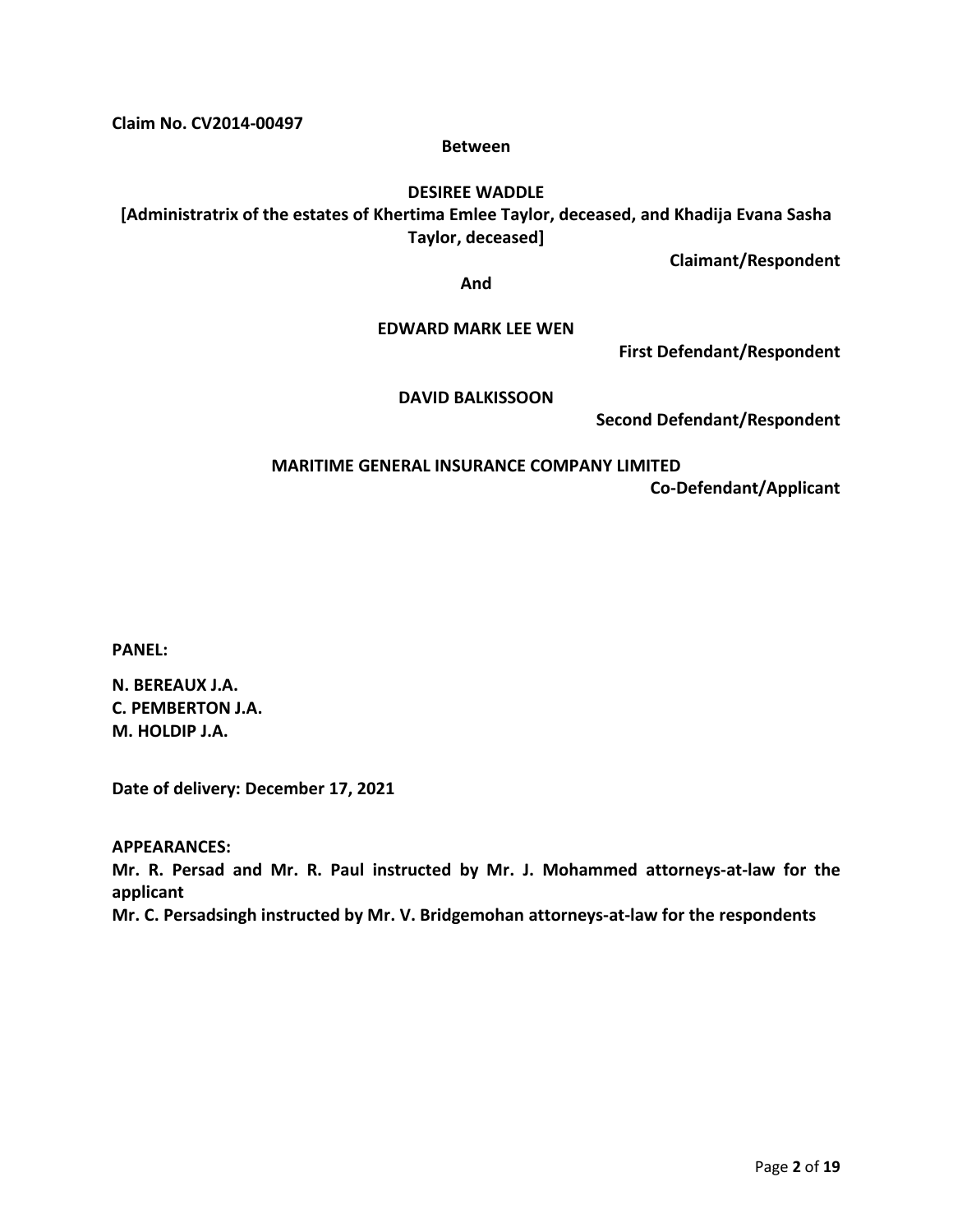### **JUDGMENT**

# **Delivered by Bereaux J.A.**

# **Introduction**

- (1) The applicant, Maritime General Insurance Company Limited (Maritime) has sought, by motion of 18th August 2020, to vary the decision, made in Chambers by Moosai JA, to grant leave to the respondents to amend their notice of appeal.
- (2) The order of Moosai JA was made on  $10^{th}$  February 2020 but due to Covid-19 restrictions, the applicant could not file its motion to the full court until 18<sup>th</sup> August 2020 and for the same reason the motion was not heard until  $17<sup>th</sup>$  September 2021.
- (3) Moosai JA had granted permission to the respondents to amend their notice of appeal which was filed on 22<sup>nd</sup> November 2016. The application to amend was filed some three and half years after the filing of the notice of appeal, the order of Moosai JA consistent with the grounds of the application to amend was that *"leave be granted to the Appellants to amend their Notice of Appeal filed on 22nd November, 2016 to augment ground 3(c) as per the draft Amended Notice of Appeal…"*

### **The history**

- (4) The respondents to this application are Desiree Waddle and Peggy-Ann Riley-Gill. Both have brought Claim Nos. 2014-00497 and 2014-00496 in respect of the deaths of their daughters Kafiya Gill and twin sisters Khertima and Khadija Taylor, in a motor vehicular accident in the early hours of the 9<sup>th</sup> June 2013. The girls died in a car negligently driven by David Balkissoon. The car was owned by Balkissoon's uncle Edward Mark Lee Wen.
- (5) They were met with an action by Maritime, against Lee Wen to avoid the policy of insurance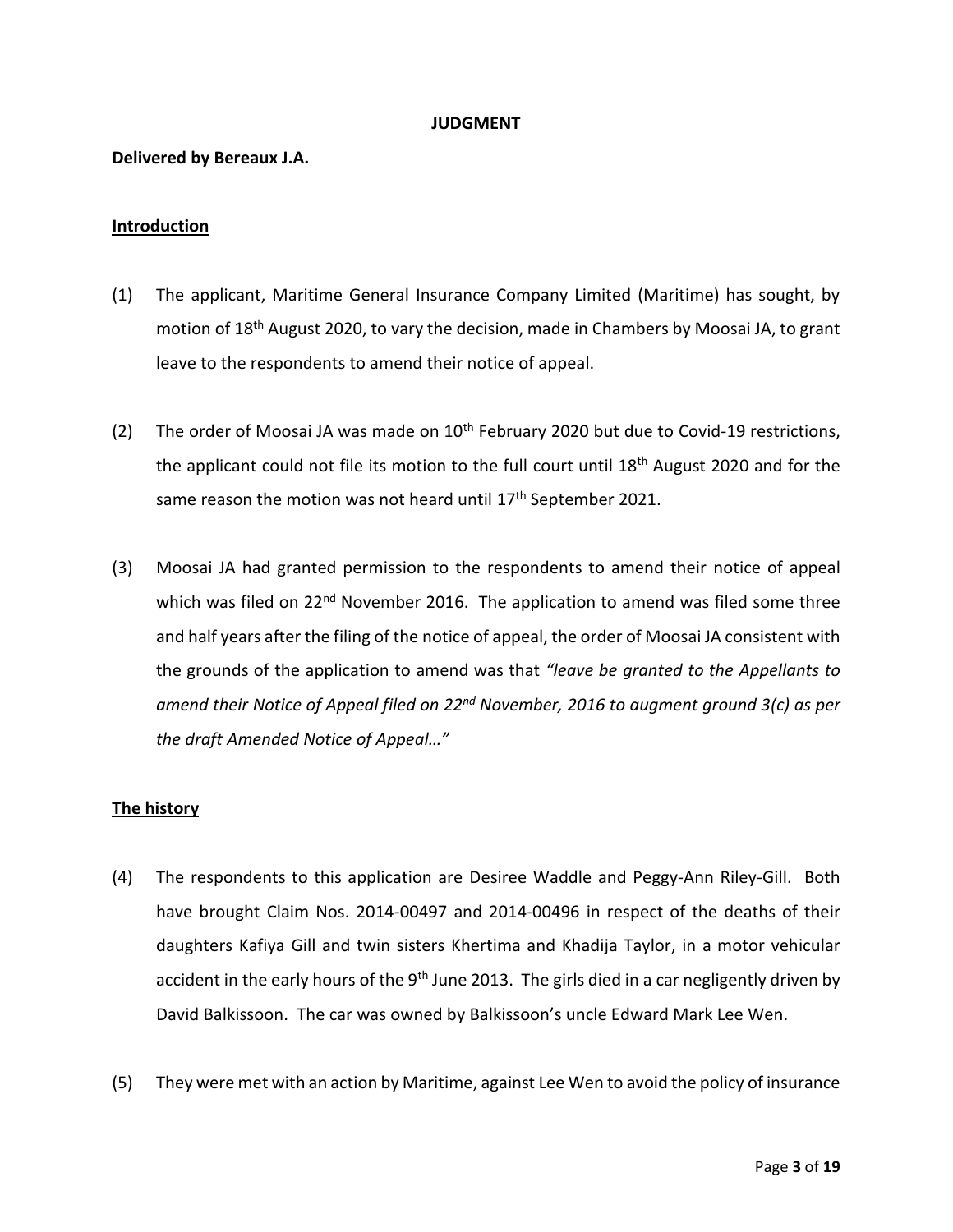issued in respect of the car, because Lee Wen had failed to disclose on the insurance proposal form that Balkissoon, as a named or specific driver, was involved in three accidents between 2012 to 2013. Both mothers are joined as co-defendants. The three actions were heard together by the trial judge who upheld Maritime's avoidance application, while holding Balkissoon to have been negligent in driving the vehicle. He also held that Balkissoon was not the servant/agent of Lee Wen. He then awarded damages in favour of the respondents against Balkissoon. The consequence of these findings in favour of Maritime and Lee Wen, is that Balkissoon is solely liable to pay the damages awarded. It is also a consequence that neither mother is likely to recover damages because Balkissoon is, more than likely, a man of straw.

- (6) On  $11<sup>th</sup>$  May 2016 during the course of the hearing, the judge upheld an objection by Mr. Persad to the cross-examination of Maritime's witnesses, Mr. Baliram Sawh and Mr. David Lee-A-Ping, by the respondents' counsel, on the ground that the respondents had filed a bare defence and no witness statements and that the issue was thus one of pure law. Mr. Sawh's evidence was that the non-disclosure was material to Maritime's decision to accept the risk, that coverage was granted based on information provided on the proposal form and was issued based on a premium calculated as commensurate with the risk as assessed by the information provided. He also upheld Sawh's evidence that Maritime had been induced, by the *"representation on the proposal form that Balkissoon had had no prior accident, to accept the further risk, upon the payment of an additional premium but which did not take account of any prior accidents"*. He also accepted Mr. Lee-A-Ping's evidence.
- (7) Mr. Sawh's and Mr. Lee-A-Ping's evidence was thus critical to the judge's decision and to Maritime's case. The decision to disallow cross-examination was also a critical one for the respondents because it curtailed any attempts at discrediting Mr. Sawh's and Mr. Lee-A-Ping's evidence. The trial judge's order as to non-cross examination extended to all of Maritime's witnesses.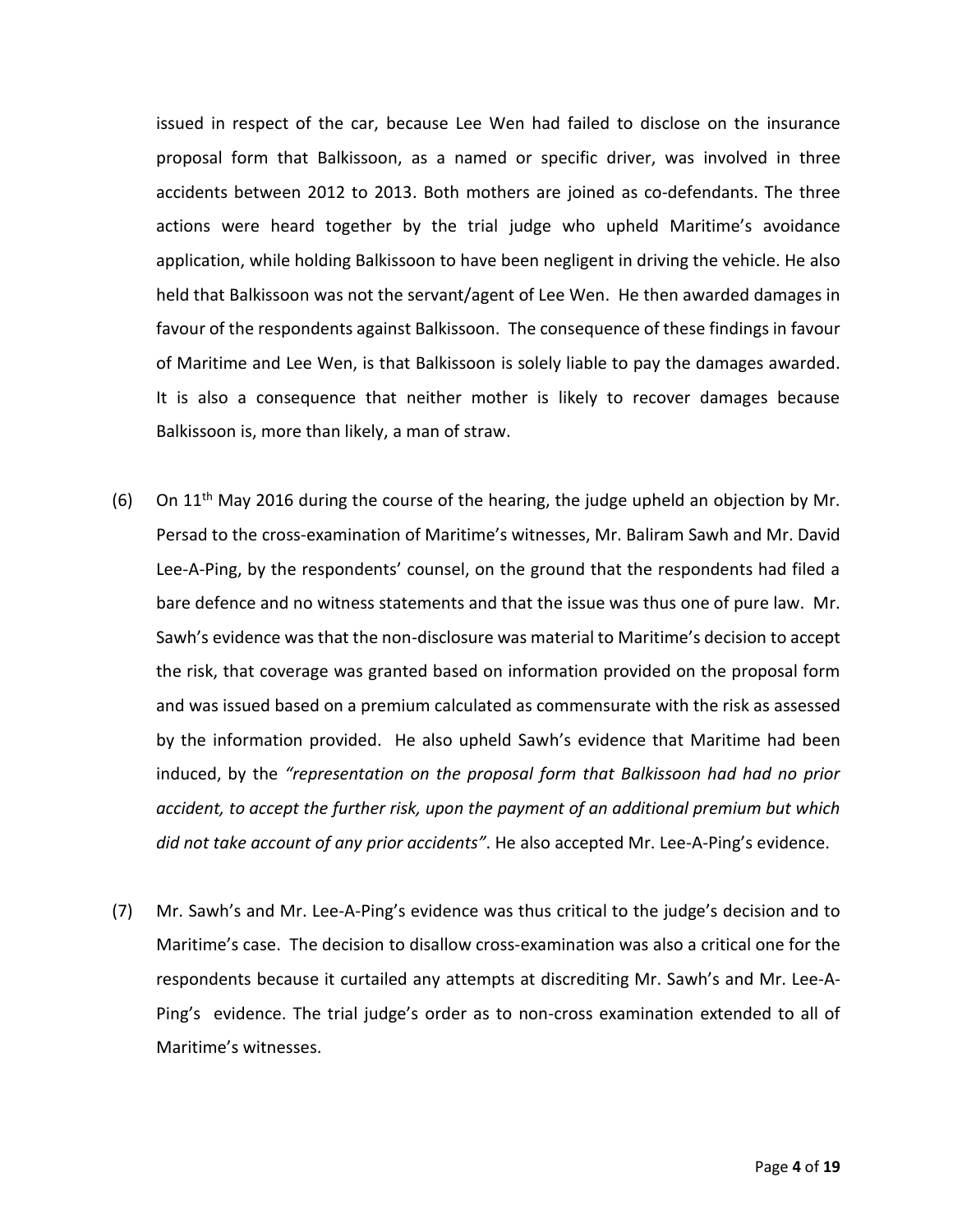(8) The respondents did not appeal the decision to disallow cross-examination either during the trial or in their notice of appeal against the substantive decision to grant Maritime the avoidance order sought. They sought to correct that omission by their application to amend. The relevant parts of the amended notice of appeal reads as follows:

> *"3(a) That the Learned Judge erred in law in ruling that the fact that a potential insured was involved in three (3) previous accidents was so obviously material that Maritime need not have provided evidence of materiality in all the circumstances of the case.*

> *(b) That the order dated the 14th October, 2016 of the Learned Judge granting judgment against the Appellants is wrong in law insofar as– (i) The learned trial judge failed to apply the proper test as laid down in Pan Atlantic Insurance Co. Ltd and Another v. Pine Top Insurance Co. Ltd.: HL 27 Jul 1994 in which the insurer's evidence is to prove self inducement and the expert evidence as the objective test for a prudent insurer; and ii. The learned trial judge was plainly wrong in disallowing the Appellants/Co-Defendants to cross examine both the Third Defendants witnesses, that is, David Lee-A-Ping and Balitam Sawh (sic), despite being given leave to be joined as Co-Defendants pursuant to the Motor Vehicles Insurance (Third Party Risks) Act, and that had he allowed the cross examination, ought to have found that the three accidents were not material and/or obviously material."*

- (9) Maritime has now sought by their notice of motion to have ground 3(b)(ii) struck out; that is to say, to have any appeal against the no-cross-examination order pre-empted. In summary the grounds of the objection are:
	- (i) The application to amend was in breach of Part 64.4(7) of the Civil Proceedings Rules (1998)(as amended)("CPR") and there has been no proper explanation for the delay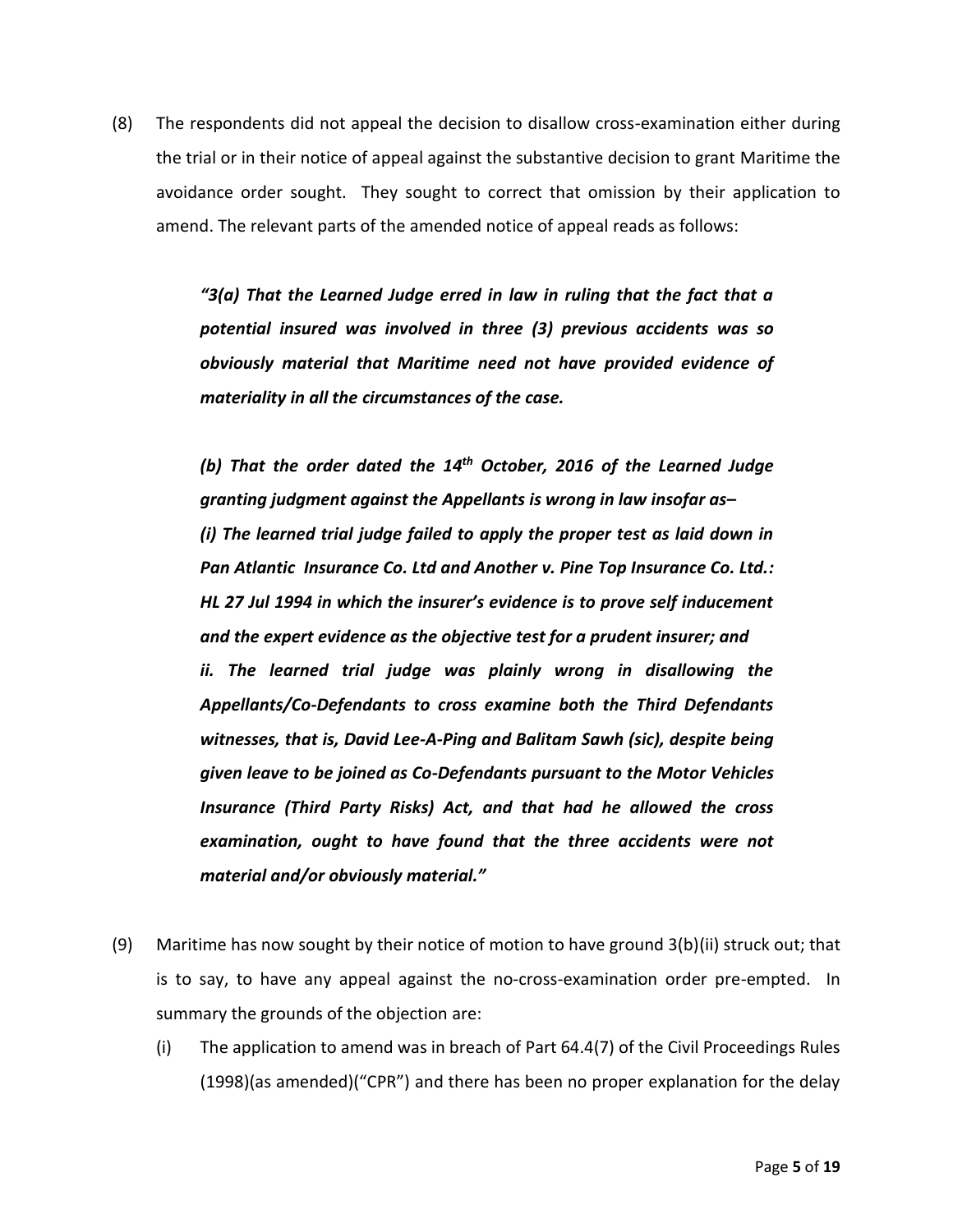of three and a half years in making the application to amend. Contrary to the impression given by Mr. Nancoo in his affidavit in support of the application to amend, Mr. Sanguinette was not retained solely for the appeal. He had been counsel in the trial and had settled the notice of appeal. The trial judge's judgment was available immediately upon its delivery on  $14<sup>th</sup>$  October 2016. In effect, the applicant contends that there was sufficient time to prepare the notice of appeal in terms of what it has now been amended to include.

- (ii) Any prejudice which accrues to the respondents by a refusal of the amendment is offset by the remedy which they have against their attorneys for failing to have properly appealed the no-cross-examination order within the appropriate time. On the other hand there is great prejudice to applicant if ground 3(b)(ii) is not struck out because Baliram Sawh is no longer prepared to give evidence again.
- (iii) The overriding objective is not promoted because the amendment undermines the timelines prescribed by Parts 64.1(2)(a) and 64.5(b) of the CPR and increases the resources to be expended by the parties and the court in the disposition of this appeal. Further, a new trial will have to be ordered because the judge is now ensconced in the Court of Appeal.
- (iv) The respondents should have appealed the no-cross-examination order. They had 42 days from  $11<sup>th</sup>$  May, 2016 to do so. That order did not form part of the judgment order because it was a separate order made earlier in the trial. The ground of appeal at 3(b)(ii) was not an augmentation of the existing grounds of appeal, as now alleged but was instead a new ground of appeal.

#### **Issues**

(10) The issue is whether Moosai JA was plainly wrong in his decision to grant the amendment.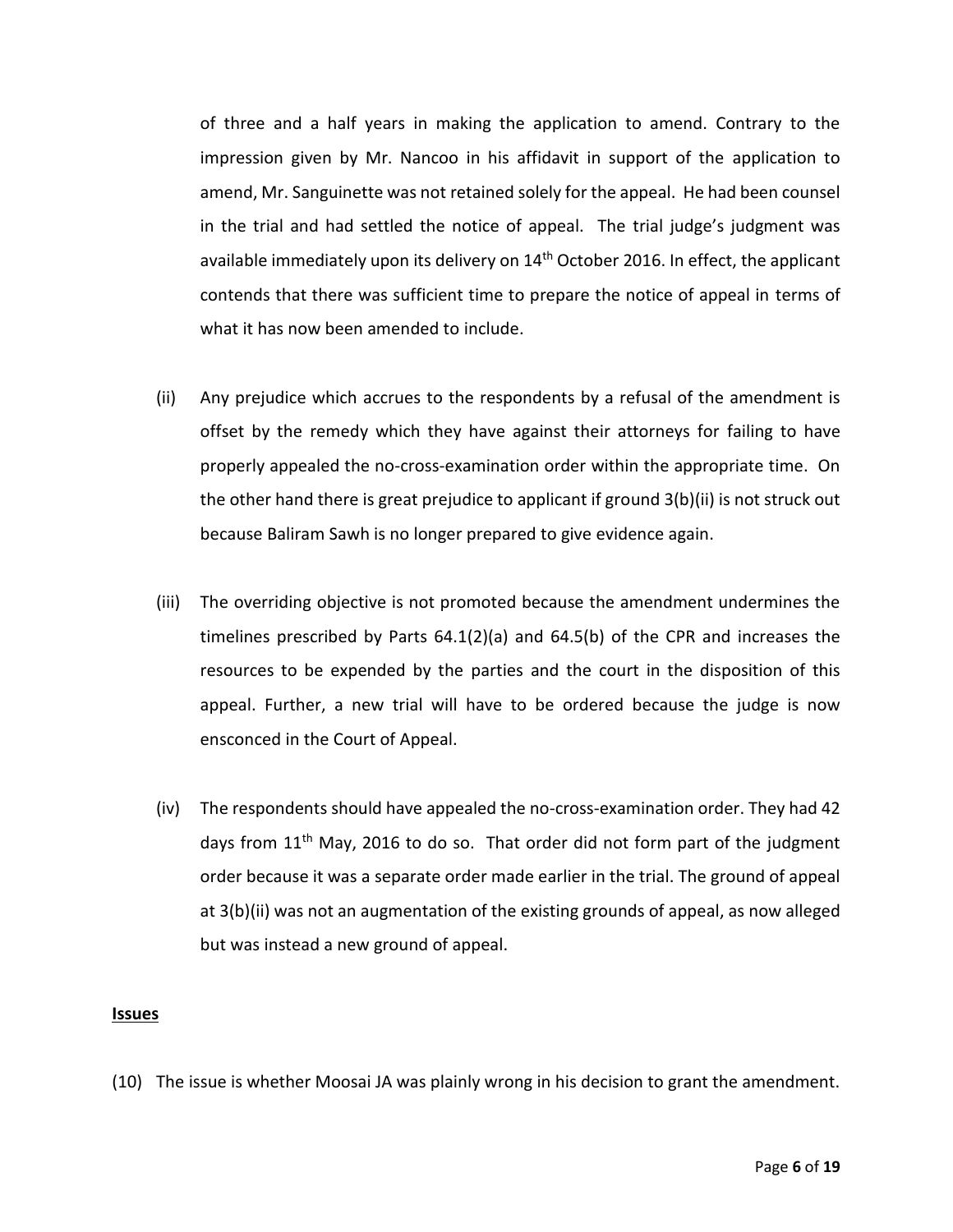That turns on the question of how the court exercises it discretion to grant permission to amend pursuant to Part 64.4(7) of CPR.

#### **Summary of decision**

(11) The application must be dismissed. Moosai JA was right to grant the amendment. While it is true that there was delay in applying to amend the notice of appeal, for which no proper explanation was provided, the delay was not undue because no trial date was fixed. Further, on a proper application of the Part 26.7 factors (without the threshold) it was the interests of the administration of justice and in the furtherance of the overriding objective in dealing justly with cases, that the amendment should be granted.

#### **Analysis and conclusions**

- (12) Moosai JA sitting as a single judge in chambers exercised his discretion to grant the amendment under Part 64.4(7). His decision is not to be lightly disturbed unless it can be shown that he was plainly wrong. See **Attorney General of Trinidad and Tobago v. Miguel Regis, Civil Appeal No. 79 of 2011** paragraphs 10 and 11. We have no written judgment from Moosai JA and while that allows the full Court of Appeal greater leverage in reversing his decision, the Court must still pay due deference to the exercise of his discretion, and, if there is a proper basis for his decision, to uphold it.
- (13) Part 64.4(7) provides that an appellant may amend the grounds of his substantive appeal (but not a procedural appeal), once, and without any permission from the court, any time before 28 days have expired from (a) the date of receipt of a notice from the court office that a transcript of the evidence and judgment have been prepared; or (b) the date of any hearing under Rule 64.11.
- (14) It is accepted by all that the application to amend was made well outside this timeline and that the permission of the court is required to amend the notice of appeal. It is also not in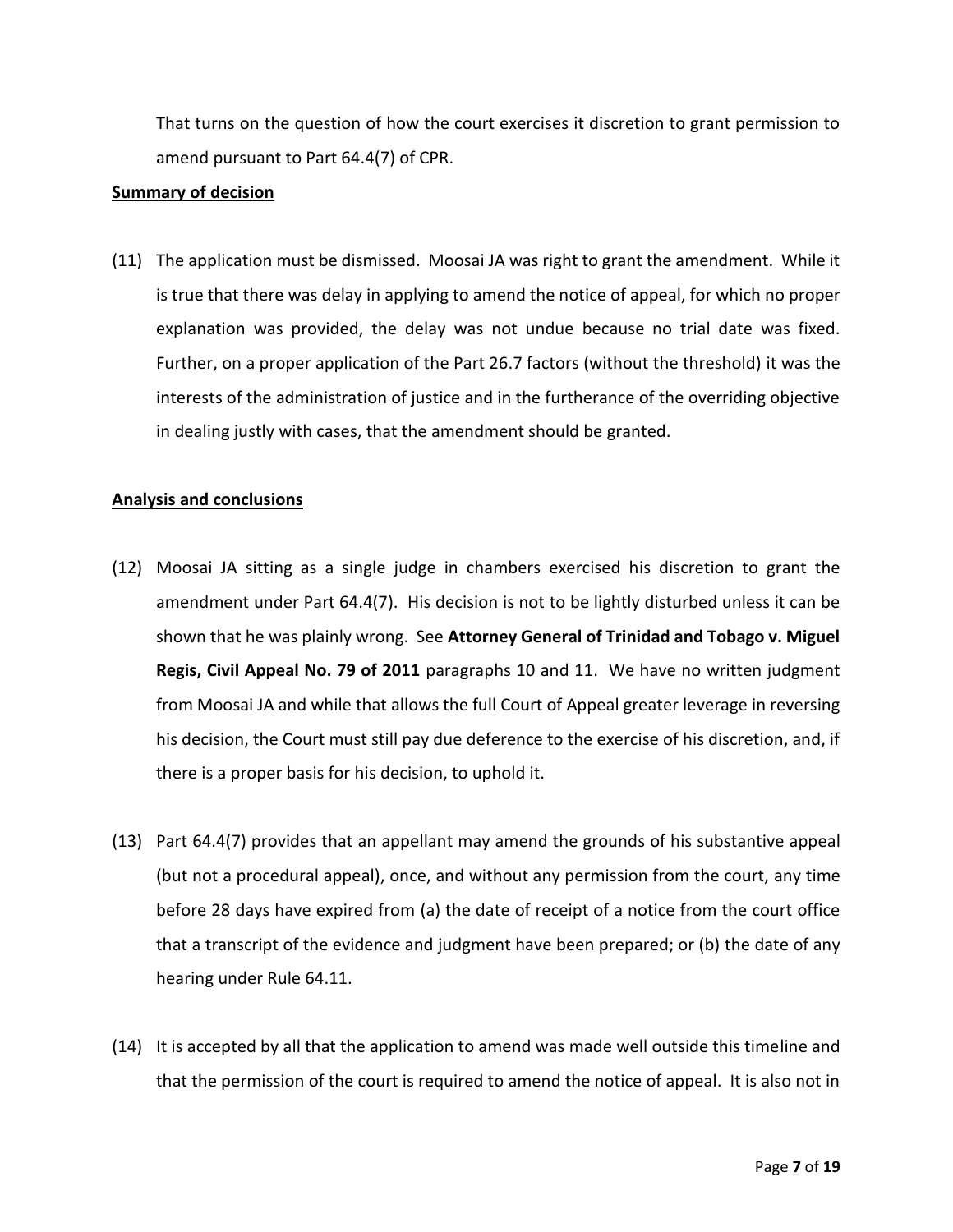dispute that relief from sanctions is not required because Part 64.4(7) does not provide a sanction for non-compliance. The question arises as to the approach to be adopted in considering whether to grant permission to amend the notice of appeal after the 28 days have expired.

(15) The authorities which I have considered are all cases in which there were applications for extensions of time without the need to apply for relief from sanctions. Those decisions all hold that, in such a case, the Part 26.7 considerations (without the mandatory threshold requirements – which are irrelevant when relief from sanctions is not required), the overriding objective and the question of prejudice are all applicable. See Rajnauth-Lee JA in **Rowley v. Ramlogan, Civil Appeal No. P215 of 2014** at paragraphs 10 to 16. In my judgment, these considerations are also applicable to a case such as this, in which permission is required from the Court to amend the notice of appeal. In **Rowley**, Rajnauth-Lee JA set out the relevant considerations at paragraphs 14 to 16. She said:

> *"14. The following Rule 26.7 factors are therefore applicable without the restriction of the threshold:*

*(a) whether the application was made promptly;* 

*(b) whether the failure to comply was not intentional;* 

*(c) whether there is a good explanation for the application;* 

*(d) whether the party in default has generally complied with all other relevant rules, practice directions, orders and directions;* 

*(e) the interests of the administration of justice;* 

*(f) whether the failure to comply was due to the party or his attorney;* 

*(g) whether the failure to comply has been or can be remedied within a reasonable time; and* 

*(h) whether the trial date or any likely trial date can still be met if relief is granted.* 

*15. Rule 1.1(1) sets out the overriding objective of the CPR which is to*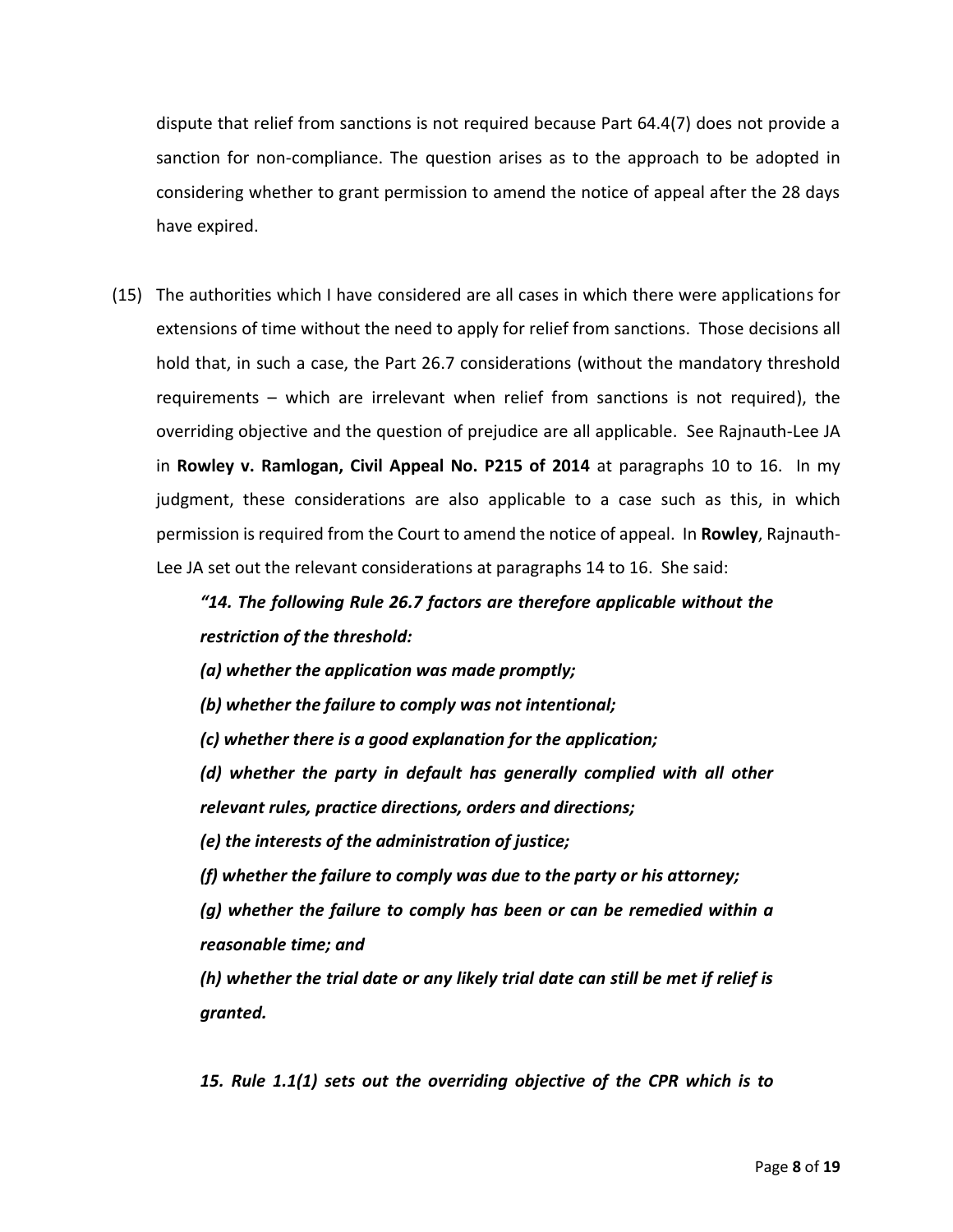*enable the court to deal with cases justly. Dealing justly with the case includes –*

*(a) ensuring, as far as practicable, that the parties are on an equal footing;* 

*(b) saving expenses;* 

*(c) dealing with case in ways which are proportionate to –*

*(i) the amount of money involved;*

*(ii) the importance of the case;* 

*(iii) the complexity of the issues; and* 

*(iv) the financial position of each party;* 

*(d) ensuring that it is dealt with expeditiously; and* 

*(e) allotting to it an appropriate share of the court's resources, while taking into account the need to allot resources to other cases.* 

*16. In addition, inherent in the overriding objective to enable the court to deal with matters justly are considerations of prejudice. It is for the judge to consider on which party lies the greater risk of prejudice if the application is granted or refused. The court will take account of the various disadvantages to the parties should the application be granted or refused."*

(16) I shall next examine these considerations keeping in mind that their relevance and importance will vary according to the facts of this case.

### *Promptness*

(17) The applicant contends that a delay of three and a half years is not prompt; especially because counsel (Mr. Sanguinette) who advised that the notice of appeal should be amended, had conduct of the trial and settled the notice of appeal. When the notice of appeal was filed, he had the judgment of the trial judge which had been immediately available on 14<sup>th</sup> October 2016 when the decision was given.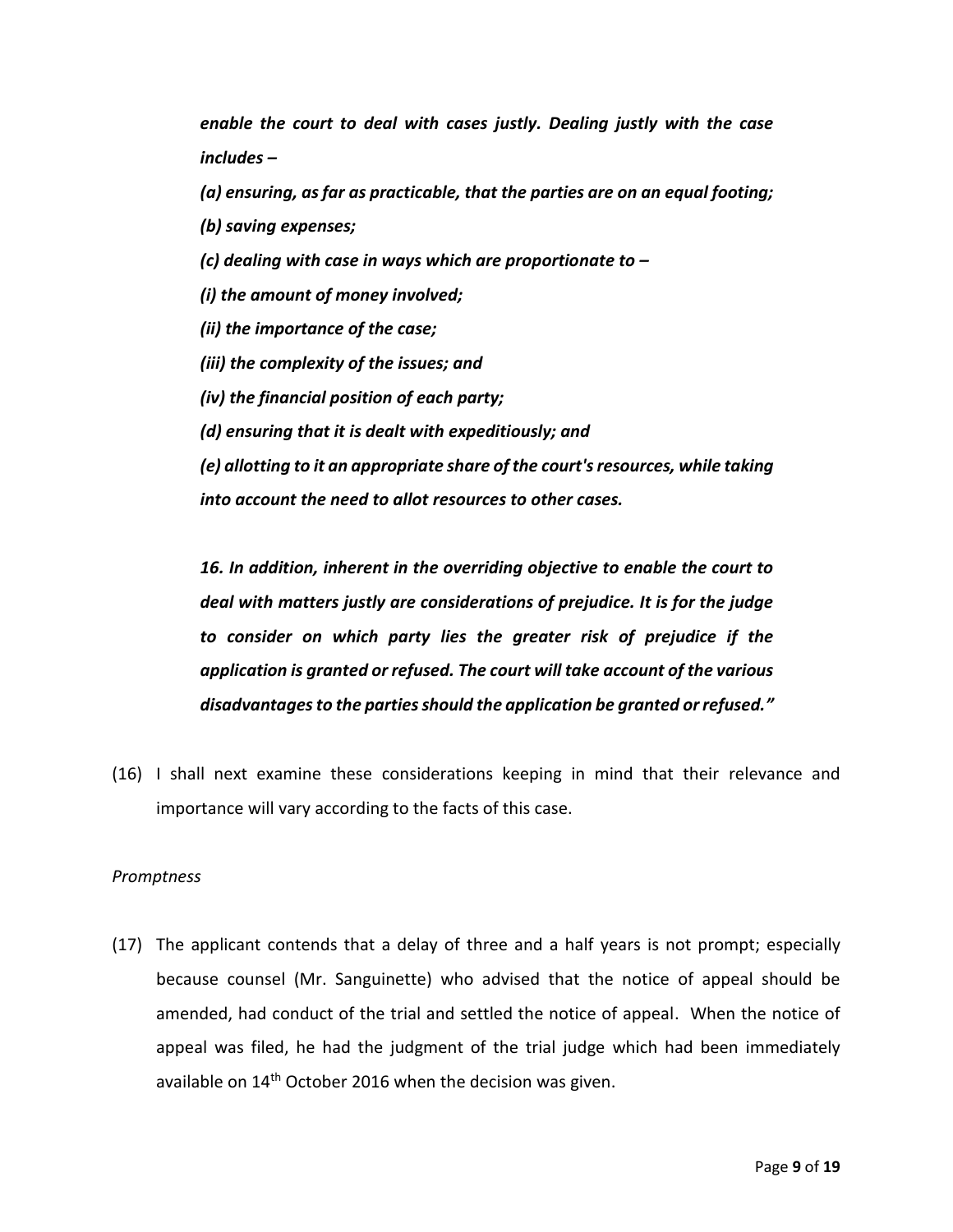(18) I agree with Mr. Persad that there was no good reason why the decision to amend should have taken three and a half years. The decision of the trial judge was immediately available and the notes of evidence were also available in fairly short order. Further, the issue of amending the notice of appeal appears to have been raised at the cause list hearing before Pemberton JA. Certainly if the amendments had been made earlier, the cause list hearing could have been utilized solely for directions which may have advanced the appeal. Mr. Nancoo's evidence at paragraph 15 of his affidavit is that the respondents and their attorneys-at-law *"acted promptly and diligently in pursuing this appeal and the only reason for now considering the need to augment as opposed to add new grounds is because prior to the appeal coming on for cause list hearing, careful deliberation was again given to the appeal and the ways in which we can narrow the real issues to be determined"*. While this makes attractive reading; as evidence it is unpersuasive. It ought to have been quite clear to Mr. Sanguinette from the outset that the no-cross-examination order was a major obstacle to the respondents' defence to the avoidance action, given the judge's acceptance of Mr. Sawh's and Mr. Lee-A-Ping's evidence. But a mitigating factor on this issue of promptitude is the fact that no hearing date had been fixed for the hearing of the appeal such as to result in its postponement. Additionally, any delay in this case was not the fault of Ms. Riley-Gill or Ms. Waddle.

### *Intentionality of the breach*

(19) No issue has been raised that the non-compliance with Part 64.4(7) was intentional. Mr. Nancoo asserts that it was not.

## *Good explanation*

(20) Mr. Nancoo, who deposed to an affidavit in support of the application to amend, stated that the delay was due to the departure of instructing attorney-at-law who had initial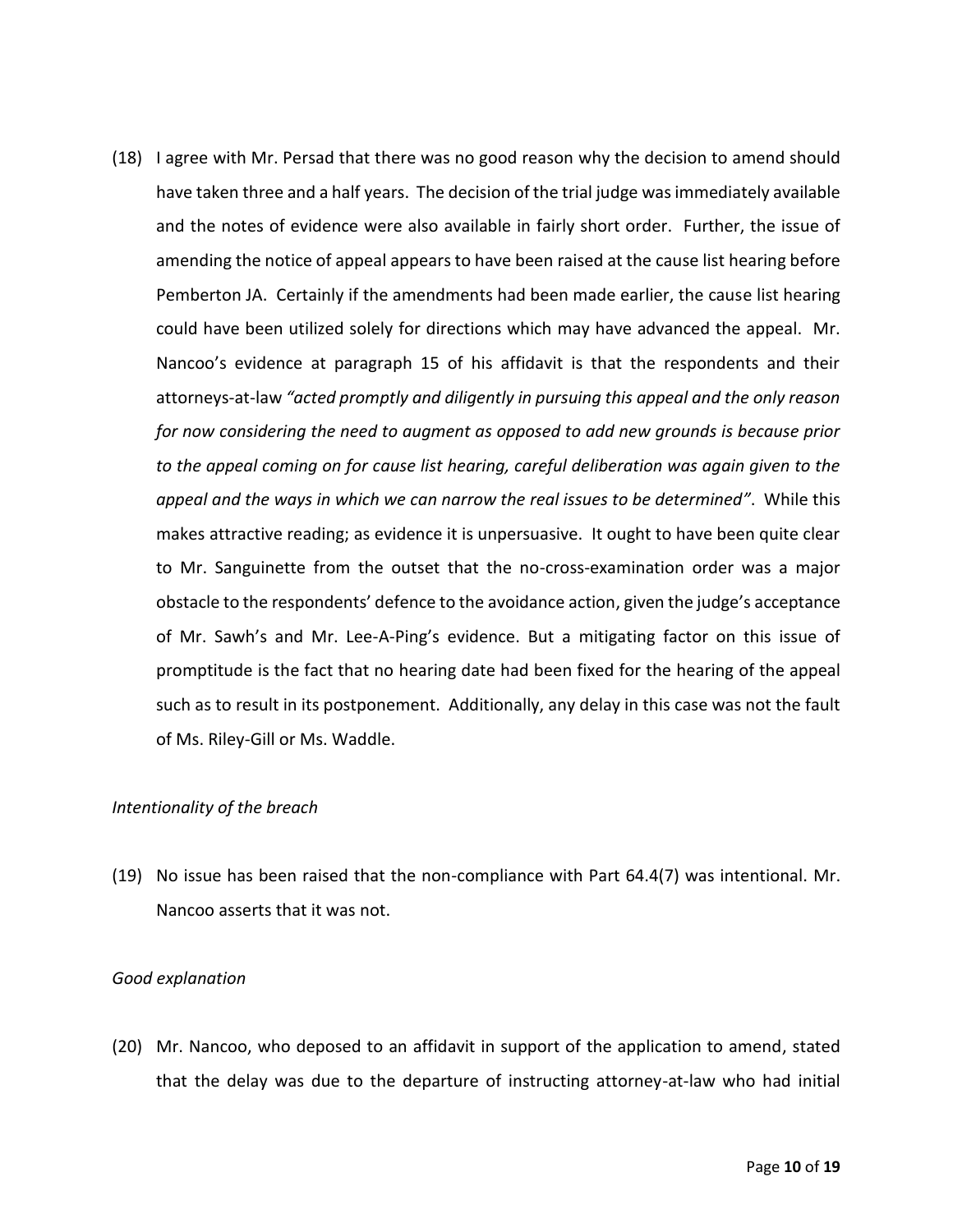conduct of the matter and *"there was a delay in the resumption of conduct by a subsequent attorney-at-law... It was only upon the court fixing a date with respect to this appeal and counsel was engaged and an all counsels conference had, that it was realized that it was necessary… to augment paragraph 3(c) of the grounds of appeal."*

(21) I do not consider that explanation to be a good explanation. Proper administrative arrangements should be in place when an attorney leaves a law firm so that there is a seamless transfer of responsibility from one attorney-at-law to another. There is no evidence that the instructing attorney-at-law's departure was sudden or unplanned. The fact that it took a notice of a cause list hearing to the respondents to rouse them out of their reverie does not advance the respondents' cases. It reveals inefficient office management. But I must once again take into account that it is not the fault of either client.

# *General compliance*

(22) No issue has been taken with respect to this consideration.

# *The interests of justice*

(23) As Rajnauth-Lee JA observed in **Rowley** *"The interests of the administration of justice involve consideration of the needs and interests of the parties before the court as well as other court users".* The respondents contend that the amendment was necessary so as to make specific, the issues the court has to determine under paragraph 3(c). Mr. Nancoo deposed that:

> *"Allowing the Appellant the opportunity to amend their Notice of Appeal will in fact limit and make specific the issues the Court has to determine under paragraph 3(c), which generally read that, "That the order dated the 14 th October, 2016 of the Learned Judge granting judgment against the Appellants is wrong in law.". With the amendment, it would include the*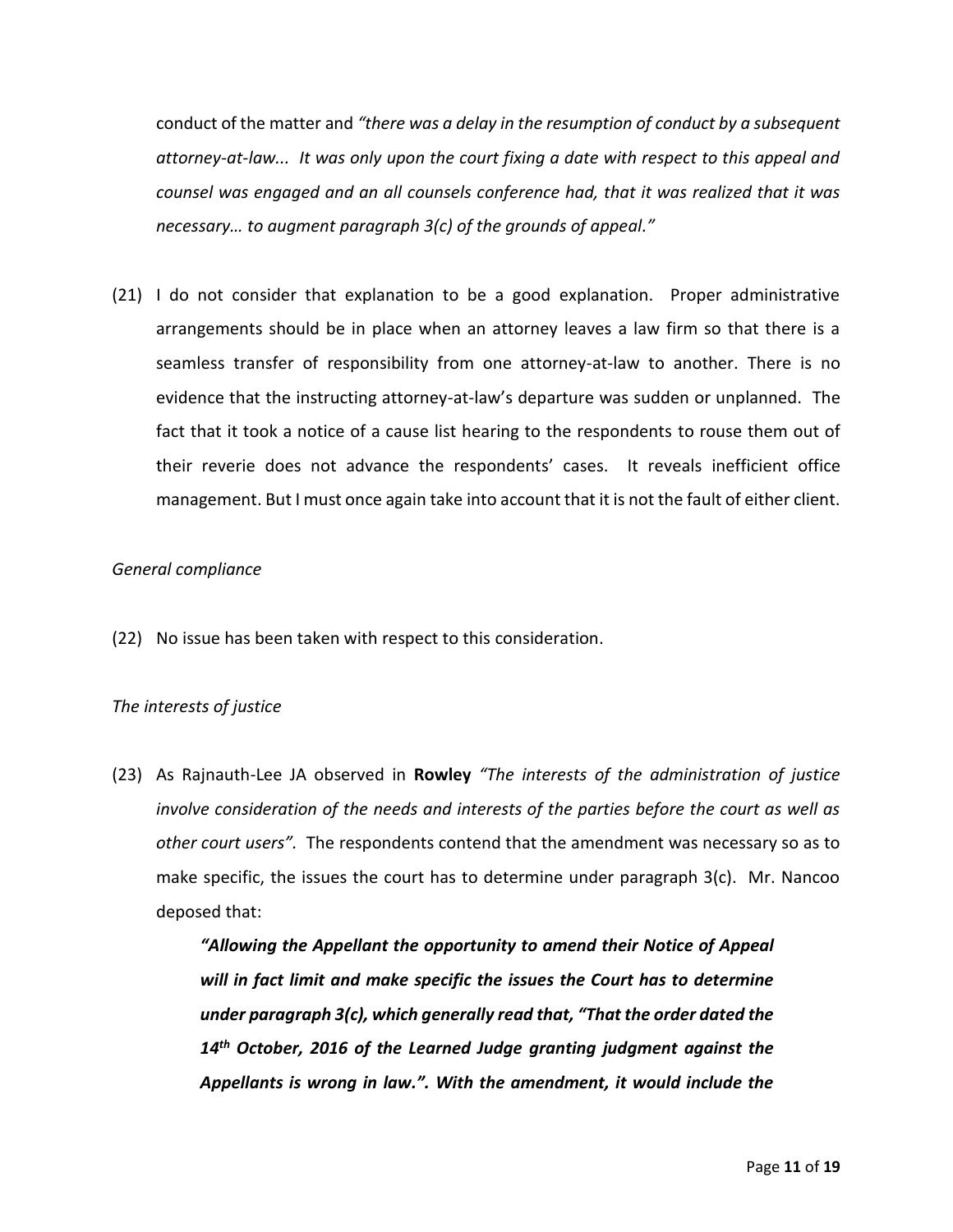*very narrow two areas of law so that arguments, analysis and consideration can be specific and deliberate thereby preserving judicial time. These two areas are (1) "The learned trial judge failed to apply the proper test as laid down in Pan Atlantic Insurance Co. Ltd and Another v. Pine Top Insurance Co. Ltd.: HL 27 Jul 1994 in which the insurer's evidence is to prove self inducement and the expert evidence as the objective test for a prudent insurer"; and (2) "The learned trial judge was plainly wrong in disallowing the Appellants/Co-Defendants to cross examine both the Third Defendants witnesses, that is, David Lee-A-Ping and Balitam Sawh (sic), despite being given leave to be joined as Co-Defendants pursuant to the Motor Vehicles Insurance (Third Party Risks) Act, and that he allowed the cross examination, ought to have found that the three accidents were not material and/or obviously material."*

Maritime takes objection only to the second limb of that ground with respect to crossexamination because it also contends that any appeal of the no-cross-examination order should have been made during the trial and within 42 days of the ruling. Those submissions are misconceived for reasons I shall give shortly.

(24) In my judgment while there has been delay and no proper explanation for that delay and the breach of Part 64.4(7), these must yield, in this case, to the considerations of the administration of justice and the overriding objective. It is in the interest of the administration of justice that the no-cross-examination order be challenged. Ground 3(b)(ii), as a new ground, brings into focus the point of law on which the decision turned in the High Court. The trial judge based his decision on the **Pan Atlantic Insurance Co. Ltd. v Pine Top Insurance Co. Ltd. [1994] 3 WLR 677** decision of the House of Lords. In that case it was held that it must be shown that the misrepresentation or the non-disclosure was not only material but also that it induced the insurer into making the policy. The trial judge held that the *"Nil"* response of Lee Wen on the proposal form, admitted to a non-disclosure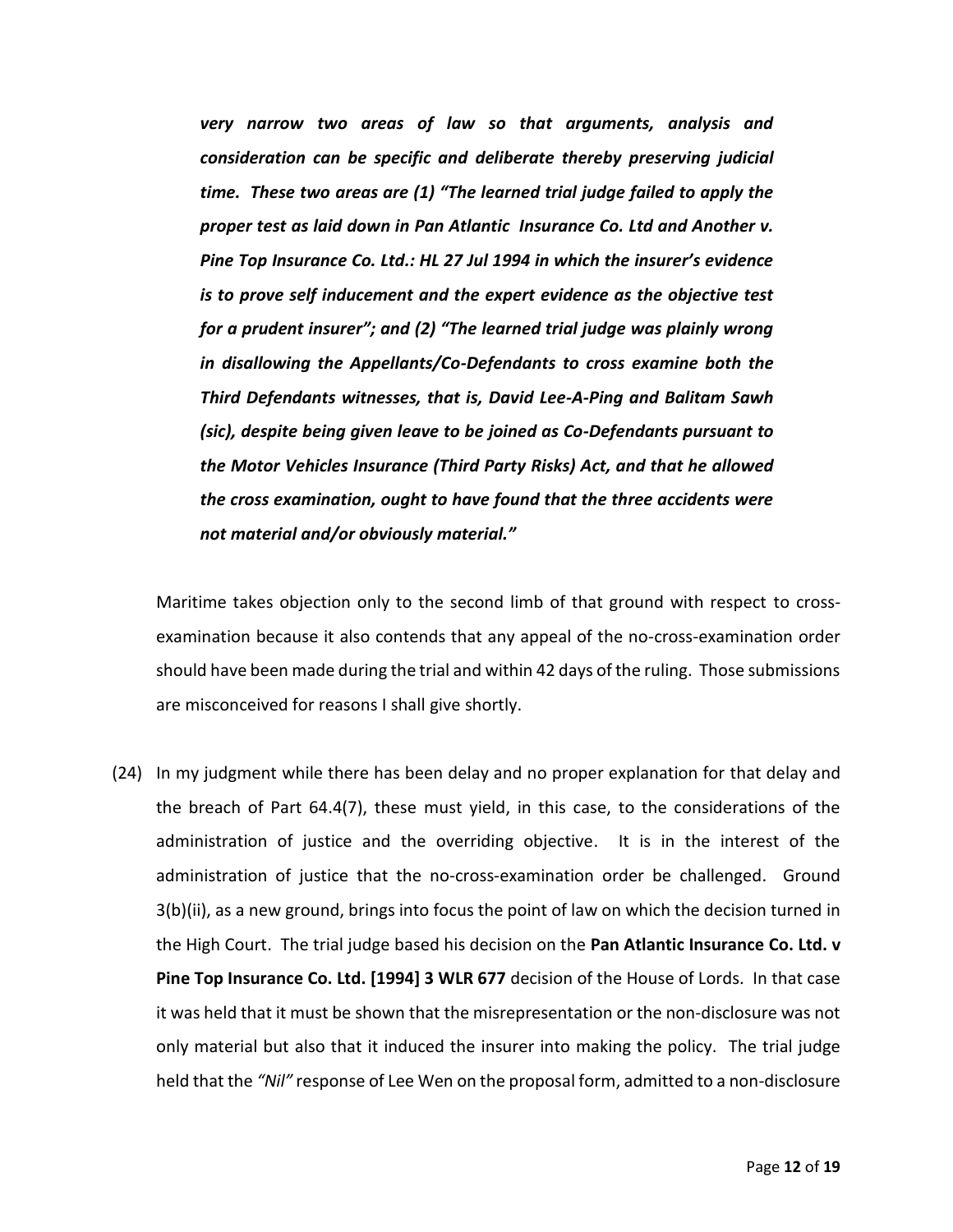or misrepresentation that a prudent insurer would have considered Lee Wen's misrepresentation/non disclosure to be material. He said at paragraph 79:

*"To my mind, any prudent insurer would be influenced by the previous accident history of a potential "authorized driver" in their determination of whether to undertake the associated risk of such a decision. Implicit in such a consideration would also be what conditions and at what cost would coverage be extended, if at all"*

(25) The judge went on to consider the statement of Mr. Sawh that a young inexperienced driver's history *"is critical in the assessment of risk and the calculation of the premium if accepted"*. He also looked at a similar comment made by Mr. Lee-A-Ping and then applying Mendonça JA in **Alleyne v Colonial Fire and General Insurance Company Limited and Anor., Civil Appeal No. 58 of 2004** concluded that:

> *"the fact that a potential insured was involved in three (3) previous accidents was so obviously material that Maritime need not have provided evidence of materiality in all the circumstances of this case"*

He added that:

*"In respect of the issue as to whether Maritime proved that the misrepresentation induced them to extend coverage to Balkissoon … I am of the opinion that the evidence of Mr. Sawh once again provided a complete answer. He specifically stated that based on the information provided to Maritime by Lee Wen in respect of Balkissoon's previous accident history, coverage was extended and so done at a premium commensurate with same."*

He also accepted a specific statement by Sawh that *"Maritime had been induced by the the representation on the under-aged driver request that David Balkissoon had had no prior accidents to exercise its discretion in the Defendant's [Lee Pen's] favour and to accept the*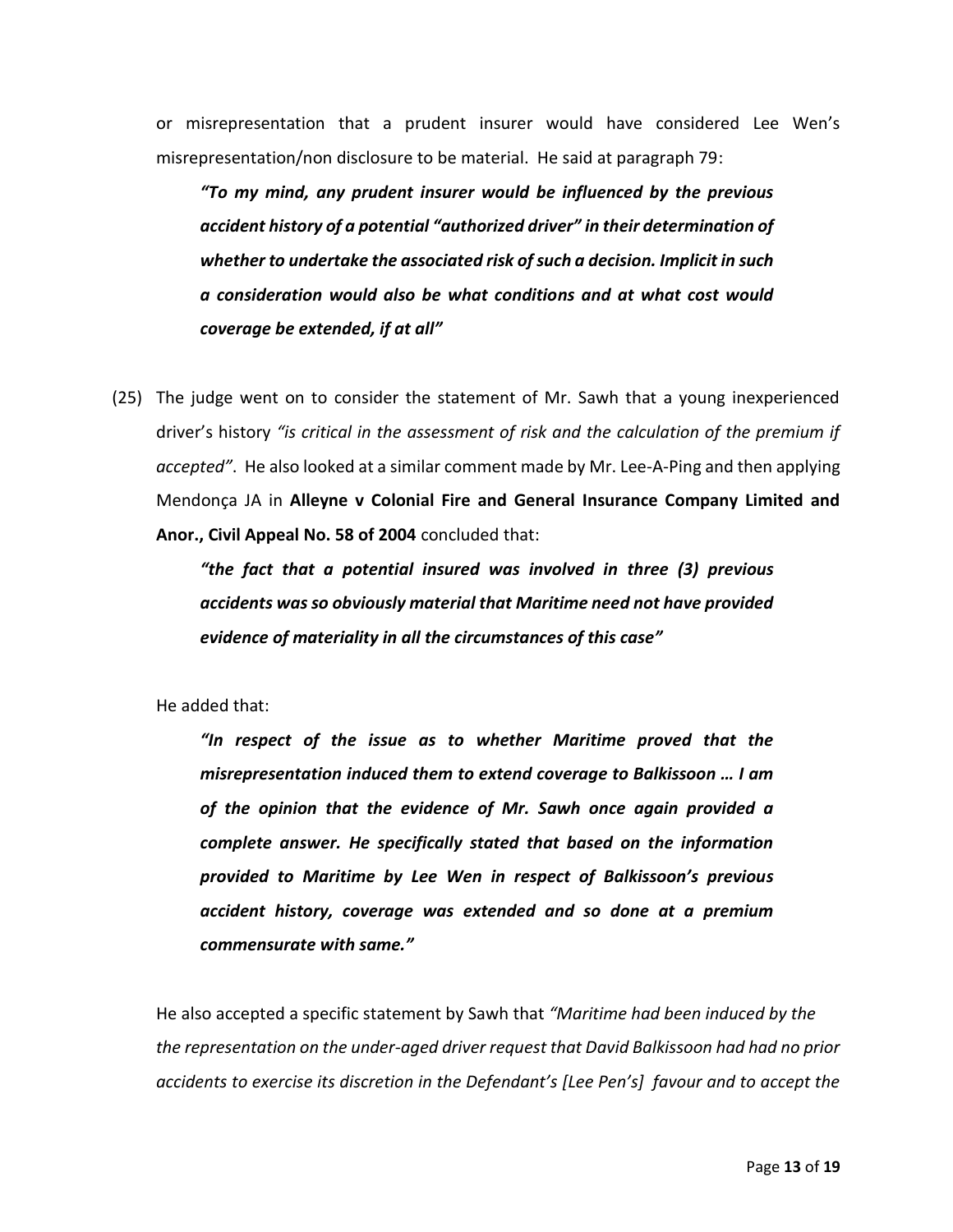*further risk …"*

- (26) Sawh's and Lee-A-Ping's evidence were thus critical to the judge's substantive decision and the decision to refuse cross-examination of them both deeply affected the respondents ability to conduct their defence.
- (27) It is not for the Court of Appeal, at this stage, to decide whether that decision was wrong. But in my judgment there are strong grounds for arguing that it was, for the following reasons:
	- (i) The respondents were in no position to contradict Maritime's assertion that Balkissoon has three prior accidents (Maritime had obviously begun investigating Balkissoon's history soon after the accident and its investigations had led it to searching the respective police stations' diaries in the expectation of finding accident reports). There was little by way of fact that the respondents could assert, by way of contradiction, in their defences or in witness statements.
	- (ii) Even though they could not factually contradict the occurrence of the accidents, the respondents were entitled to probe Lee-A-Ping and Sawh's evidence in crossexamination as to materiality and inducement and to question the basis of their evidence without putting facts to them.
	- (iii) There is much in Sawh's and Lee-A-Ping's affidavit evidence which is self-serving and open to astute and searching cross-examination. It includes Sawh's statement that Maritime was induced. The respondents were entitled to probe that evidence in cross-examination so as to cast doubt on the issue of inducement given that at least two accidents appear to be minor and that in at least one accident Mr. Balkissoon was not at fault. Further Mr. Sawh's convenient statement that the fact of three accidents, irrespective of fault, was sufficient to reject the insured's application was also a matter which the respondents were entitled to probe.
- (28) As to Mr. Persad's submission that the respondents should have appealed the no-cross-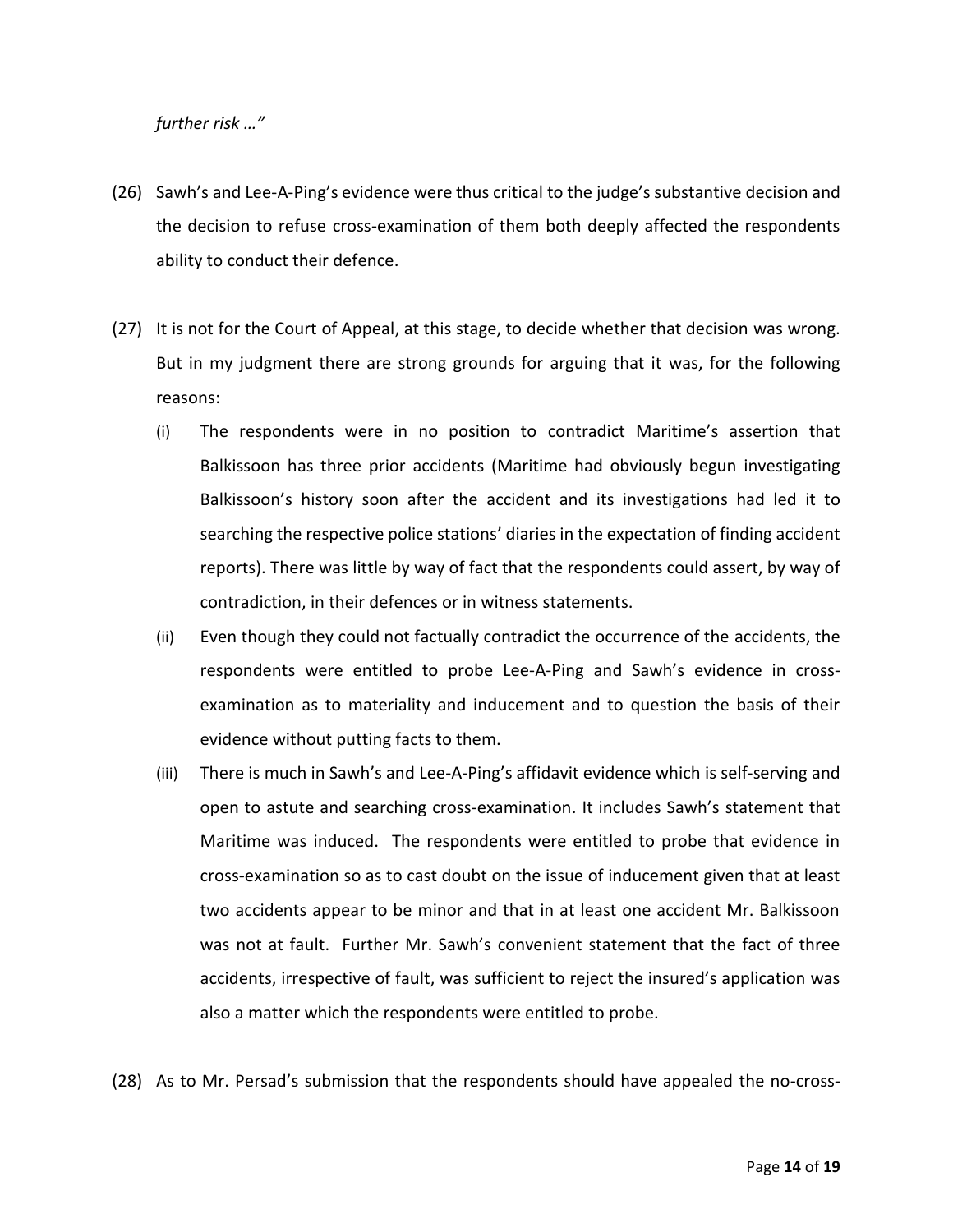examination order, this is contrary to authority. First of all, such an appeal would not have qualified as a procedural appeal under Part 64.1(2) of the CPR. Part 64.1(2) defines *"procedural appeal"* as an appeal from a decision of a *"… judge which does not directly decide the substantive issue in a claim but excludes (a) any such decision made during the course of the trial or final hearing of the proceedings."* The latter exception effectively scuttled any immediate appeal from the no-cross-examination order. It meant that, ordinarily, the respondents had to appeal the order at the end of the trial as part of their substantive appeal, unless there were exceptional circumstances to justify an early appeal. This is consistent with the practice adopted by our Court of Appeal prior to the CPR.

- (29) In **American Life and General Insurance Co. Ltd. & Ors. v. Super Chem Products Ltd. (1993) 51 WIR 298** the appellants during the course of the hearing, applied to re-amend certain paragraphs of their defences. The judge refused the application and the appellant filed an appeal. The respondent raised a preliminary objection to the appeal on the ground that the application to amend was part of the trial but would form one ground of appeal after judgment had been delivered upon the hearing of the whole of the actions. Counsel for the respondent argued that while the Court of Appeal had jurisdiction to hear the appeal, it was only in exceptional circumstances that the power should be exercised and in any event it was a practice which should not be encouraged.
- (30) The Court of Appeal upheld that submission and quoted with approval the following dictum of Jessel MR in **Laird v. Briggs (1881) 16 Ch. D 663** at 664:

*"The refusal to leave to amend is simply part of the trial. As you have appealed from the whole judgment the whole case will be open on the appeal, and if the Court of Appeal shall be of opinion that you ought to have leave to amend it will have power to give you leave then. There is no necessity for a separate trial."*

(31) It is also approved in comments of Sir Jack Jacob and Iain S. Goldrein in **Pleadings:**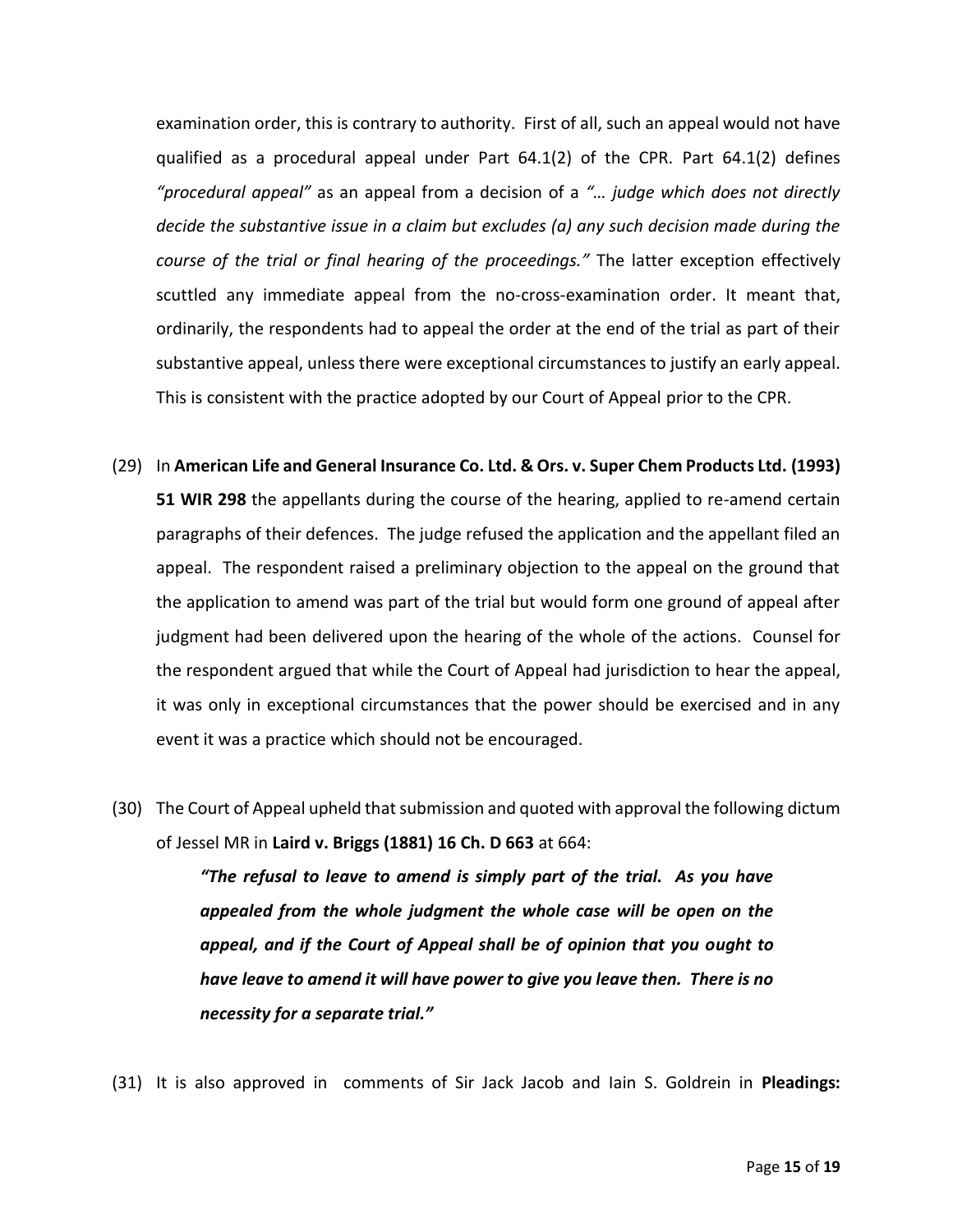**Principles and Practice (1st Edition)** at Footnote 52 at page 197:

*"It is highly undesirable that there should be appeals to the Court of Appeal in the course of trials of actions. It is altogether better that matters of an interlocutory nature should work themselves out in the course of the trial without interlocutory recourse to the Court of Appeal before the facts have been completely determined and the trial has been concluded. The Civil Division of the Court of Appeal may hear appeals in the course of the trial* but only in exceptional circumstances. The reason is not just that it *interrupts the trial, although that is usually a sufficient reason, but that if it became the practice to give leave to appeal in the course of a trial the Court of Appeal would soon be overwhelmed with appeals, ,any of which might prove academic …"*

(32) That approach has now been codified in the definition of procedural appeal. Part 64.1(2)(a) specifically excludes the no-cross-examination order from being pursued as a procedural appeal. It meant that unless there were circumstances to justify, exceptionally, an appeal from the no-cross-examination order, the respondents had no choice but to pursue any appeal against that order as part of their substantive appeal. They have now sought to do so by way of an amendment to their notice of appeal.

## *Overriding objective*

- (33) As Rajnauth-Lee JA noted in **Rowley**, inherent in the overriding objective to enable the court to deal with matters justly are considerations of prejudice (See **Rowley supra** – paragraph 16 of that decision).
- (34) The question of prejudice must be balanced between both sides. The applicant contends that any prejudice which accrues to the respondents by a refusal of the application to amend is offset by the remedy they have against their attorneys for failing to have properly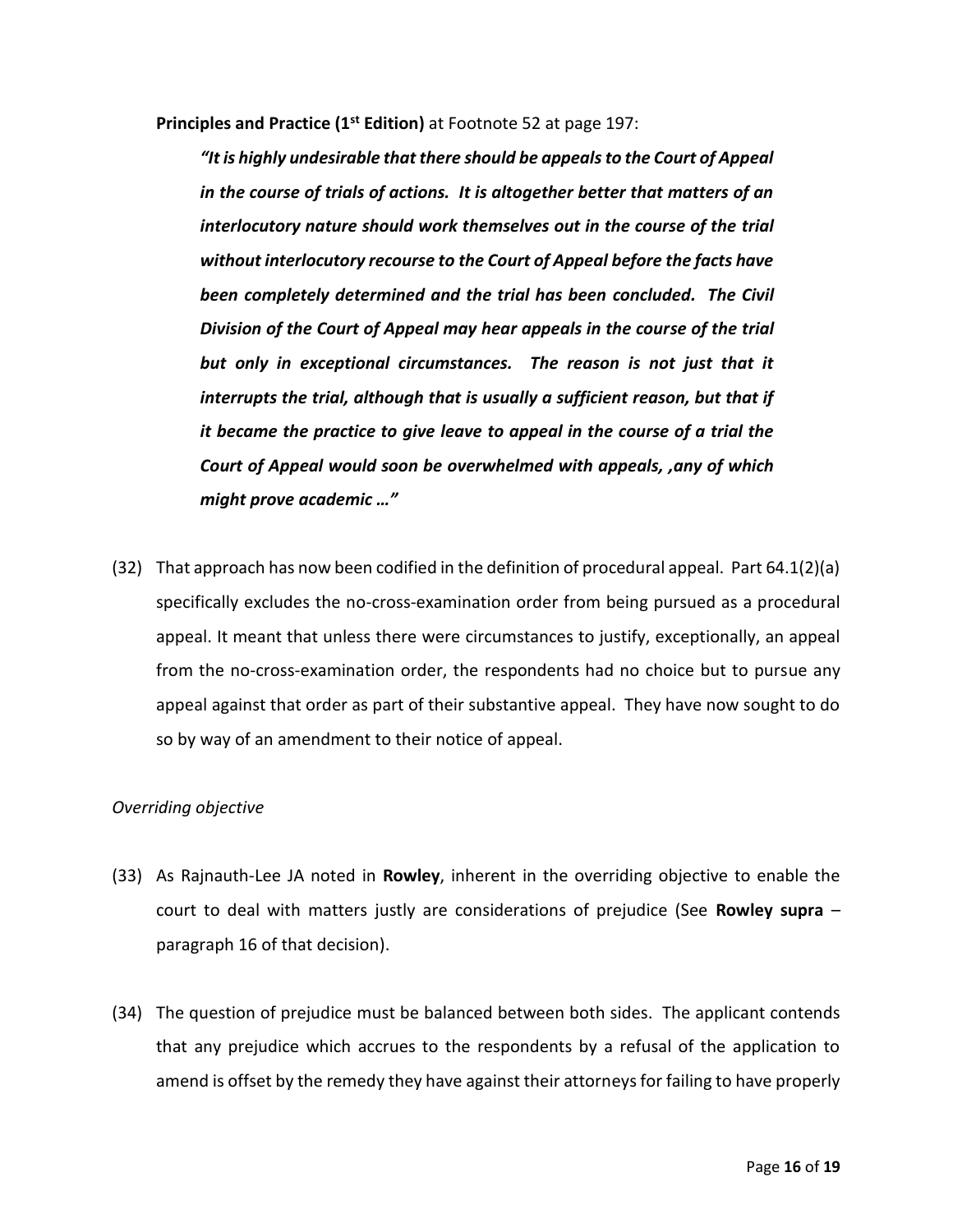appealed the order. But on the other hand there is greater prejudice to the applicant if the application to strike out is refused because Baliram Sawh is no longer prepared to give evidence again. The submission is misconceived. Mr. Sawh's unwillingness to give evidence again is another self-serving assertion to achieve the desired result. As a senior manager in a large multi-million dollar company, such testimony is expected and is commensurate with his pay grade. Any stress associated with it comes with the territory.

- (35) On the other hand, the prejudice to the respondents will be substantial. Firstly, they will be deprived of pursuing an appeal in which there is a high probability of success on the basis that cross-examination was wrongly disallowed. Secondly, in all probability David Balkissoon is likely a man of straw who will be unable to satisfy the judgment and they will be deprived of recourse to a multi-million dollar insurance company which can.
- (36) Factors (a), (c) and (e) of Part 1.1(1) of the overriding objective are also relevant factors. These are:
	- *(a) Ensuring, as far as practicable, that the parties are on an equal footing;*
	- *(b) …*
	- *(c) Dealing with the case in ways which are proportionate to –*
		- *(i) the amount of money involved;*
		- *(ii) the importance of the case;*
		- *(iii) the complexity of the issues; and*
		- *(iv) the financial position of each party;*
	- *(d) …*
	- *(e) Allotting to it an appropriate share of the court's resources, while taking into account the need to allot resources to other cases.*
- (37) On the question of ensuring that the parties are on equal footing, I believe this is also a relevant consideration. Maritime appears to have undertaken investigations into the accident history of Balkissoon shortly after the fatal accident, an accident widely reported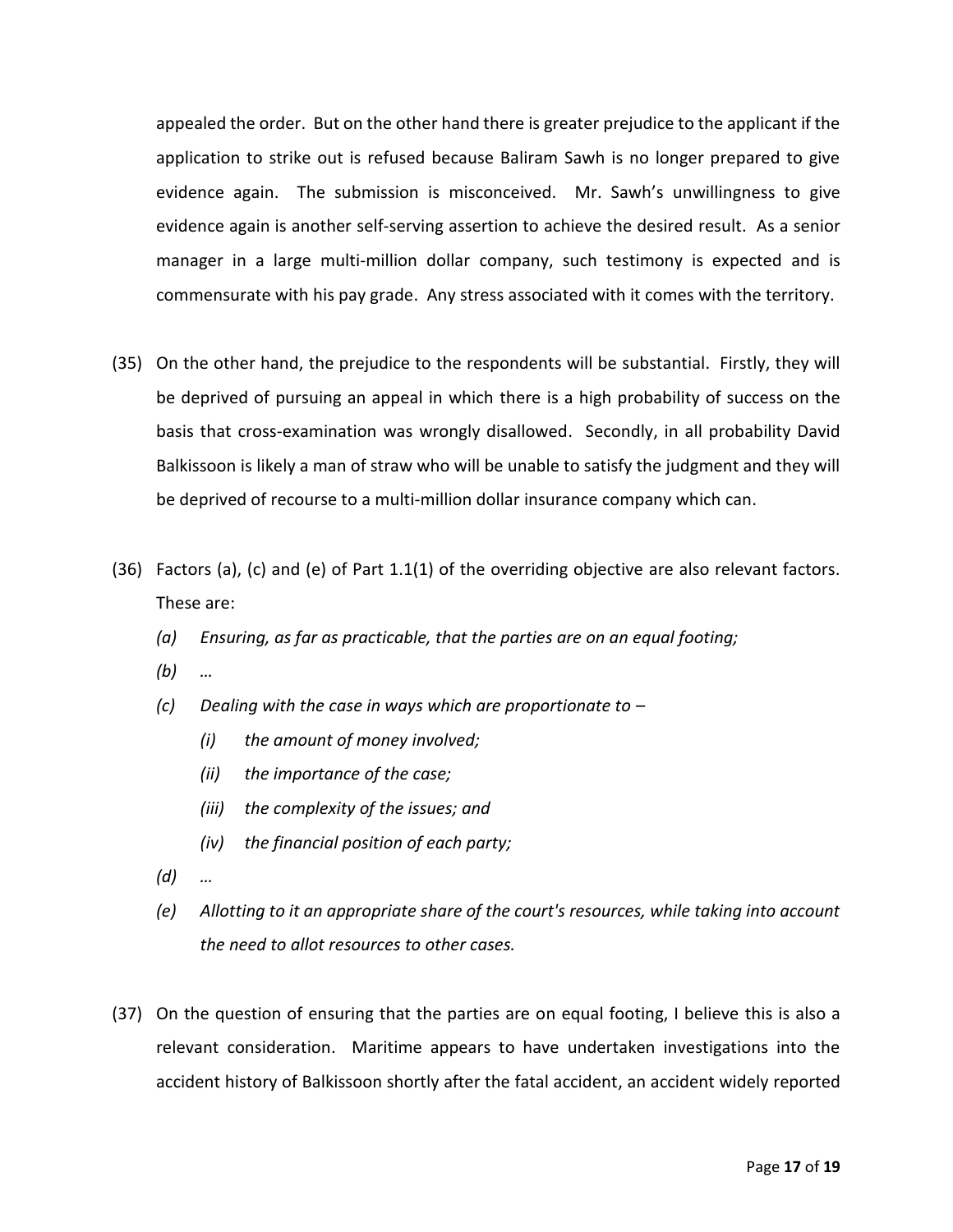throughout Trinidad and Tobago. It resulted in the appointment of private investigators and produced the reports of Balkissoon's accident history (It is a pity that a similar *"due diligence"* was not conducted by Maritime prior to accepting Mr. Lee Wen's business). The respondents, most likely do not have the resources to compete with Maritime in doing background investigations.

(38) Consequently, it is no surprise that they have been unable to produce evidence of fact by way of witness statements or even other insurance experts to contradict the assertions of Maritime. All the more reason why they should have been permitted (as they are entitled to) to probe the evidence of Sawh and Lee-A-Ping. Items c (i) (iii) and (iv) of the overriding objective are also important here. The judgment figure is a significant sum which Balkissoon given his age is likely unable to pay. Thus if Maritime is struck out as a party, the respondents are unlikely to recover from Balkissoon. The case is of considerable importance to both respondents in their effort to obtain justice for the death of their children. As to Part  $1.1(1)(e)$  of the overriding objective, the respondents' appeal is sufficient and viable enough to justify the deployment of the court's resources towards its hearing and determination.

### **Conclusion**

(39) When the respective principles are considered and balanced, I have little difficulty in agreeing with Moosai JA that the amendment should be granted. The considerations against the grant are that the application to amend was made some three and a half years after the original notice of appeal and no good explanation has been put forward. Against that should be weighed the fact that it was the fault of the instructing attorney-at-law rather than the respondents themselves, the fact that the amendment brings into proper focus the true basis upon which the trial judge granted Maritime's claim and the fact that the respondents are more than likely to succeed on the ground that the no-crossexamination order was wrongly made. Further, even though the delay was three and a half years it did not unduly affect the fixing of a date for the appeal and there is of course the